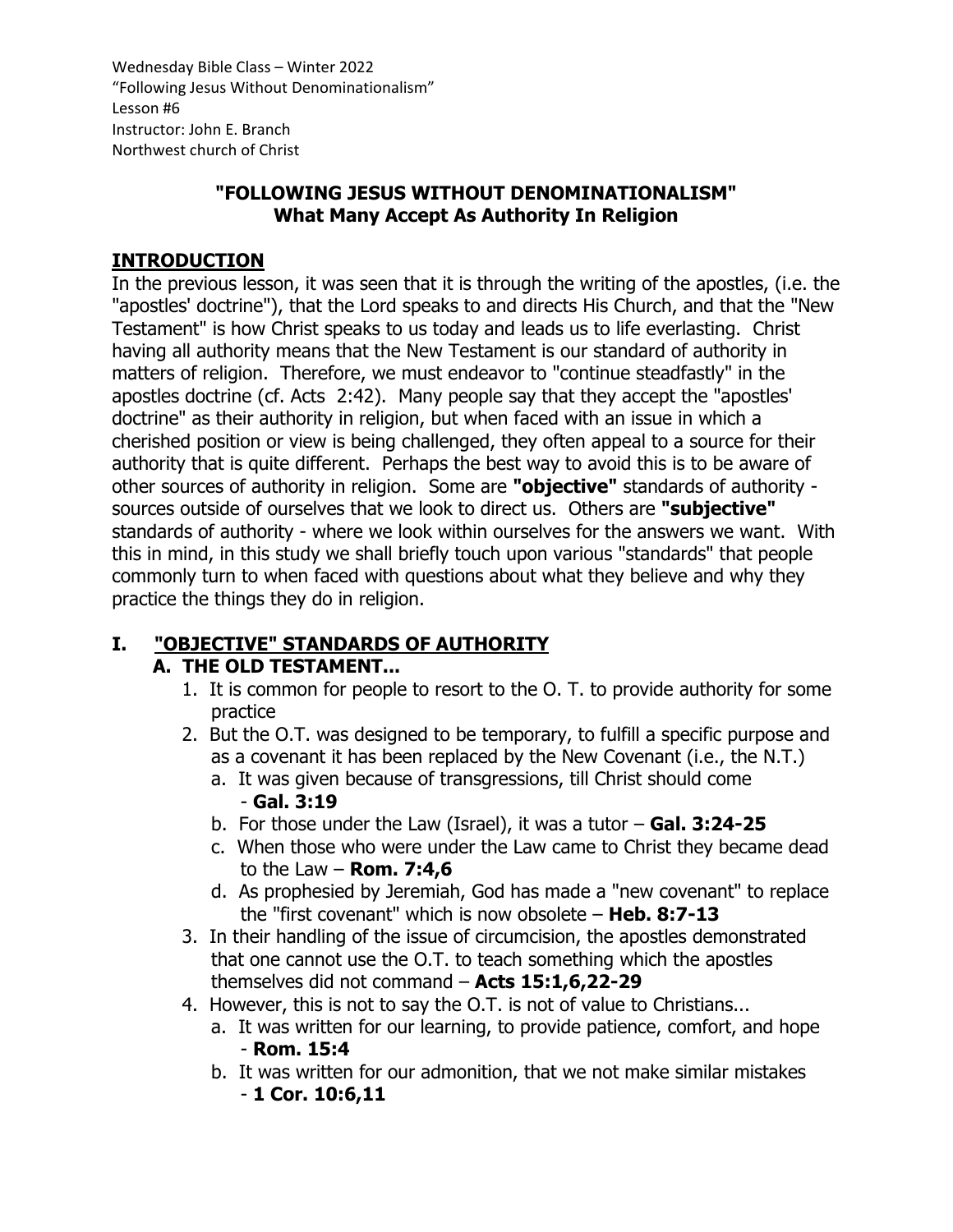### **B. MAJORITY RULE...**

- 1. Many people accept whatever the majority thinks about something
- 2. But consider the words of Jesus in this regard **Matt. 7:13-14**
- 3. If you followed the majority...
	- a. In Noah's day, you would have perished in the flood
	- b. In Joshua's day, you would have perished in the wilderness
- 4. Rather than simply follow the majority, let our attitude be like that of Joshua: "as for me and my house, we will serve the Lord."

### - cf. **Josh. 24:14-15**

### **C. PARENTS...**

- 1. Some think "If it was good enough for Mom and Dad, it is good enough for me."
- 2. Yet as much as we may love and respect our parents, Christ must come first - cf. **Matt. 10:32-38**
- 3. If every generation had followed their parents, then we who are Gentiles would likely still be idol-worshippers and polytheistic – cf. **Exo. 20:3**

### **D. PREACHERS...**

- 1. It is common for people to place their trust in their "preacher," "priest," or "pastor"
- 2. They reason in their hearts that surely these "men of God" could not be wrong or lead them astray
	- a. Yet Paul warned of how we can easily be misled cf. **2 Cor. 11:13-15**
	- b. And Jesus warned about the "blind leading the blind" **Matt. 15:12-14**
- 3. Our attitude needs to be like that of the Bereans, who carefully examined Paul's teachings in light of the Scriptures - **Acts 17:11**

### **E. CREEDS, MANUALS AND TRADITIONS OF MEN...**

- 1. This is where the denominations really get most of their authority
- 2. Indeed, adherence to the creeds of men is what produces denominations
	- a. Accept the Bible only, and you become a Christian only
	- b. Accept the Bible along with some Creed, and you become something else!
- 3. Creeds are really not even necessary...
	- a. If they say more than what the Bible says, they say too much
	- b. If they say less than what the Bible says, they say too little
	- c. If they say exactly what the Bible says, then why not let the Bible be our creed book?
- 4. The fact is, creeds are filled with the traditions and commands of men, many of which conflict with and displace the commands of God!

- cf. **Mk. 7:6-9**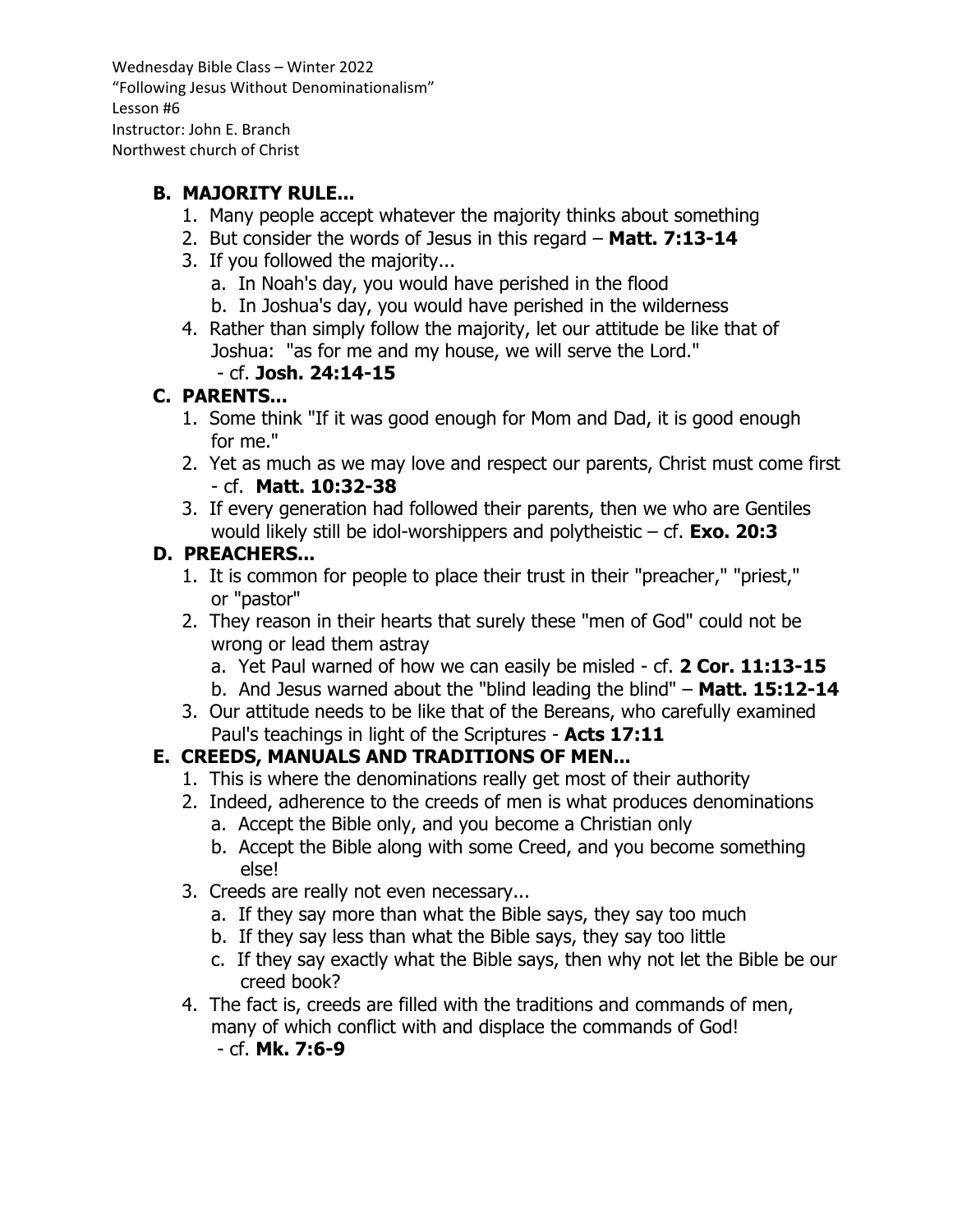## **II. "SUBJECTIVE" STANDARDS OF AUTHORITY**

### **A. CONSCIENCE...**

- 1. "Let your conscience be your guide" is the motto of many
- 2. But our conscience cannot always be reliable
	- a. Paul had served God with a good conscience throughout his life - **Acts 23:1**
	- b. Even at a time when he was persecuting Christians! cf. **Acts 26:9-11**
- 3. Our conscience is like a clock, which works properly only if set properly
- 4. Once our conscience has been "set" by the "apostles' doctrine", then it can be a good guide

### **B. HUMAN WISDOM...**

- 1. Many feel that through their own wisdom they can determine right and wrong
- 2. But God's thoughts and ways are not always our own cf. **Isa. 55:8-9**
- 3. In fact, God has chosen to save man in a manner specifically designed to confound those who depend solely upon human wisdom

### - cf. **1 Cor. 1:18-29**

- 4. For us to know God's will, it was necessary for Him to reveal it to us - **1 Cor. 2:9-12**
	- a. This He has done through His Spirit-inspired apostles
	- b. Who in turn shared it with us through their writings **Eph. 3:1-5**

### **C. FEELINGS...**

- 1. This is often the "standard of authority" for many people
	- a. Who go by whatever "feels right"
	- b. Who place stock in a religion "better felt than told"
- 2. Yet the Bible declares the danger of trusting in "feelings"
	- a. "There is a way which seems right to a man, But its end is the way of death." – **Prov. 14:12**
	- b. "He who trusts in his own heart is a fool..." **Prov. 28:26**
	- c. "O LORD, I know the way of man is not in himself; It is not in man who walks to direct his own steps." – **Jer. 10:23**

### **CONCLUSION**

Because the way we should live is "not in man"... we need an "objective standard" for our authority in religion. We can't depend upon "subjective standards" like conscience, human wisdom, or feelings. It must be the right "objective standard". Only the "apostles' doctrine", i.e., the New Testament that was given by the authority of Jesus will gain favor from God. When we are content to abide in the "apostles' doctrine", then we can be assured that we are **"Following Jesus without** 

#### **Denominationalism"**!

### **\*\* Much of this outline was adapted from outlines by Mark A. Copeland, a preacher in the Church of Christ**

 **(Questions compiled by instructor)**